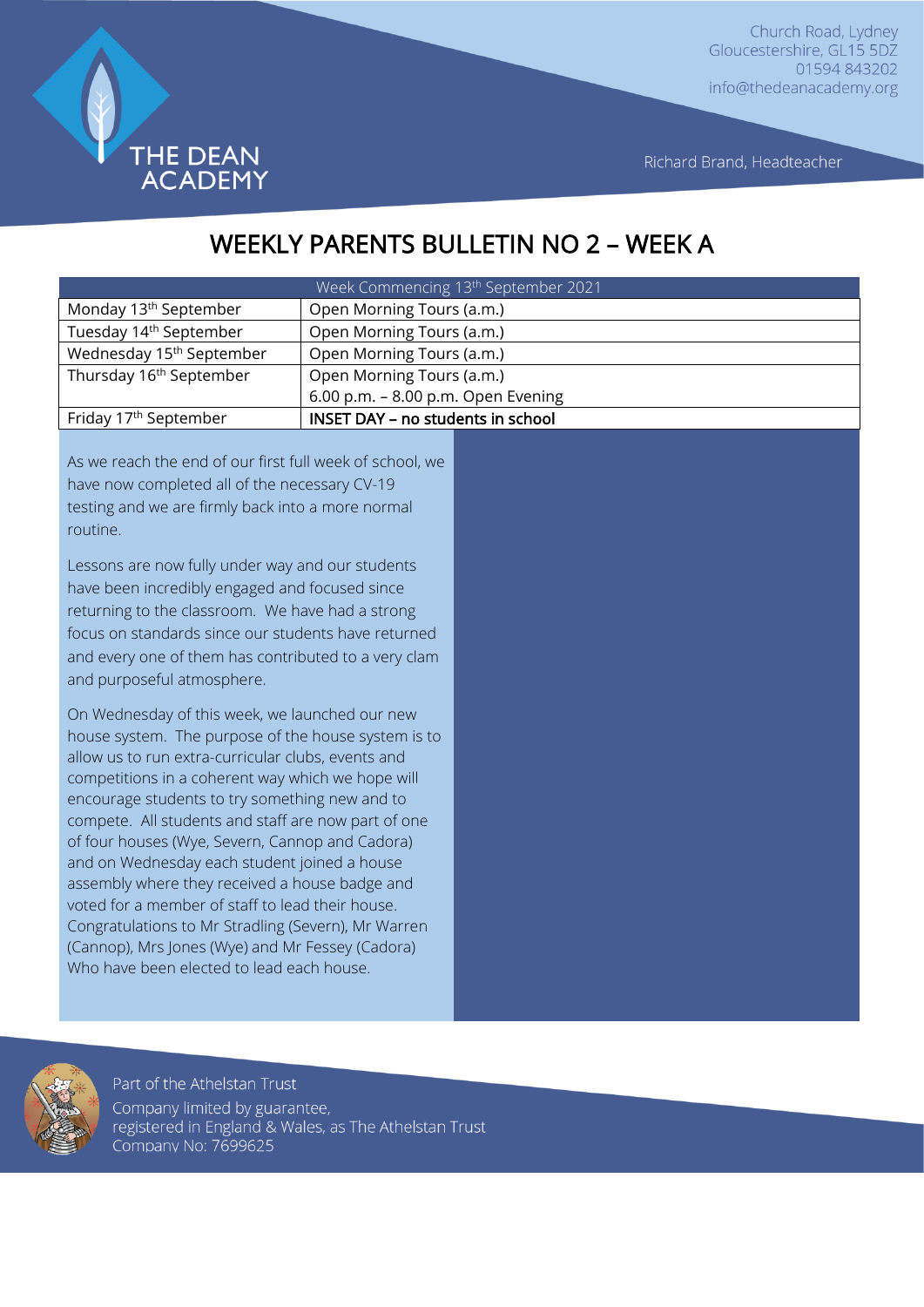

Richard Brand, Headteacher

All students were given Lateral Flow tests to take home with them today. From next week each students needs to take a lateral flow test from home Twice weekly. Lateral Flow testing is designed to identify asymptomatic positive cases and our primary defence against the virus. Each child should take a test at home on Tuesday and Friday. For any positive result a confirmatory PCR test should be booked. Whilst there is not expectation that you need to report the results of the LFD test to us anymore, we would ask that you let us know of any positive cases so that we can arrange remote learning.

Next week we open our doors for Open Morning tours and for our Open Evening (Thursday 16<sup>th</sup>). Many of our students will be involved in helping with Open Evening and students will be bringing home a consent slip today if involved. If you know of prospective parents who want to join us for a tour during one of our Open Mornings, please direct them to thedeanacademy.org to book.

Finally, we were made aware of some very sad news this week. A child named lake Corner who briefly attended The Dean Academy in Year 7, before moving to other schools, passed away on Wednesday. Jake would now have been in Year 10. We know that many of our students and staff remember Jake well and we have been working closely with those affected by this sad, unexpected news. Our thoughts go out to Jake's family members and close friends at this tragic time.



Richard Brand Headteacher



Part of the Athelstan Trust Company limited by guarantee, registered in England & Wales, as The Athelstan Trust Company No: 7699625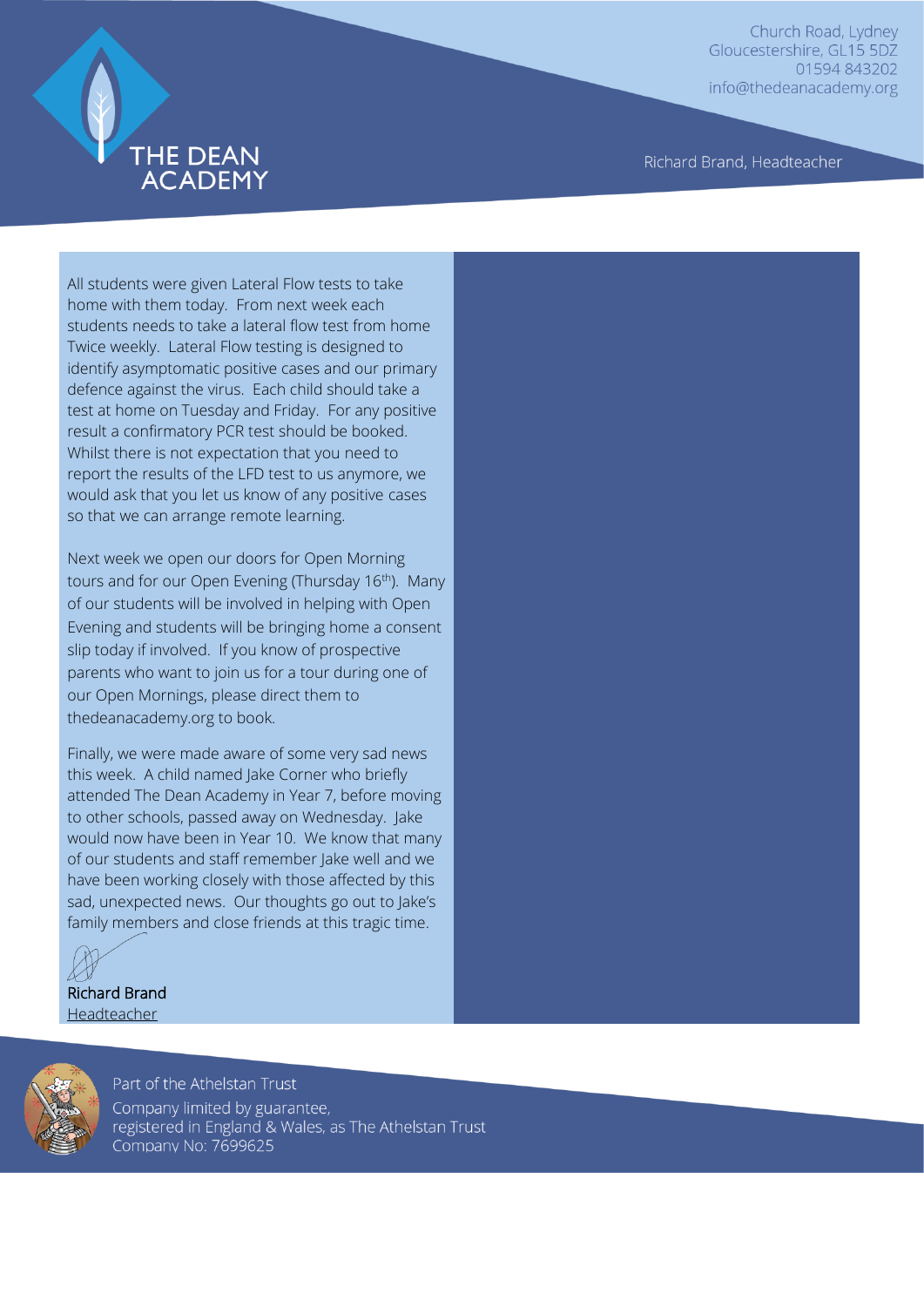

Richard Brand, Headteacher



#### 2021/2022 SCHOOL BUS TIMETABLE

The updated version of the School Bus Timetable is now on our website [https://thedeanacademy.org/wp-content/uploads/2021/09/School-Bus-Timetable-2021-](https://thedeanacademy.org/wp-content/uploads/2021/09/School-Bus-Timetable-2021-2022.pdf) [2022.pdf](https://thedeanacademy.org/wp-content/uploads/2021/09/School-Bus-Timetable-2021-2022.pdf)

If you have any queries regarding the buses/routes etc please email Theresa Whatley, Head's PA – [theresa.whatley@thedeanacademy.org](mailto:theresa.whatley@thedeanacademy.org)



Part of the Athelstan Trust Company limited by guarantee, registered in England & Wales, as The Athelstan Trust Company No: 7699625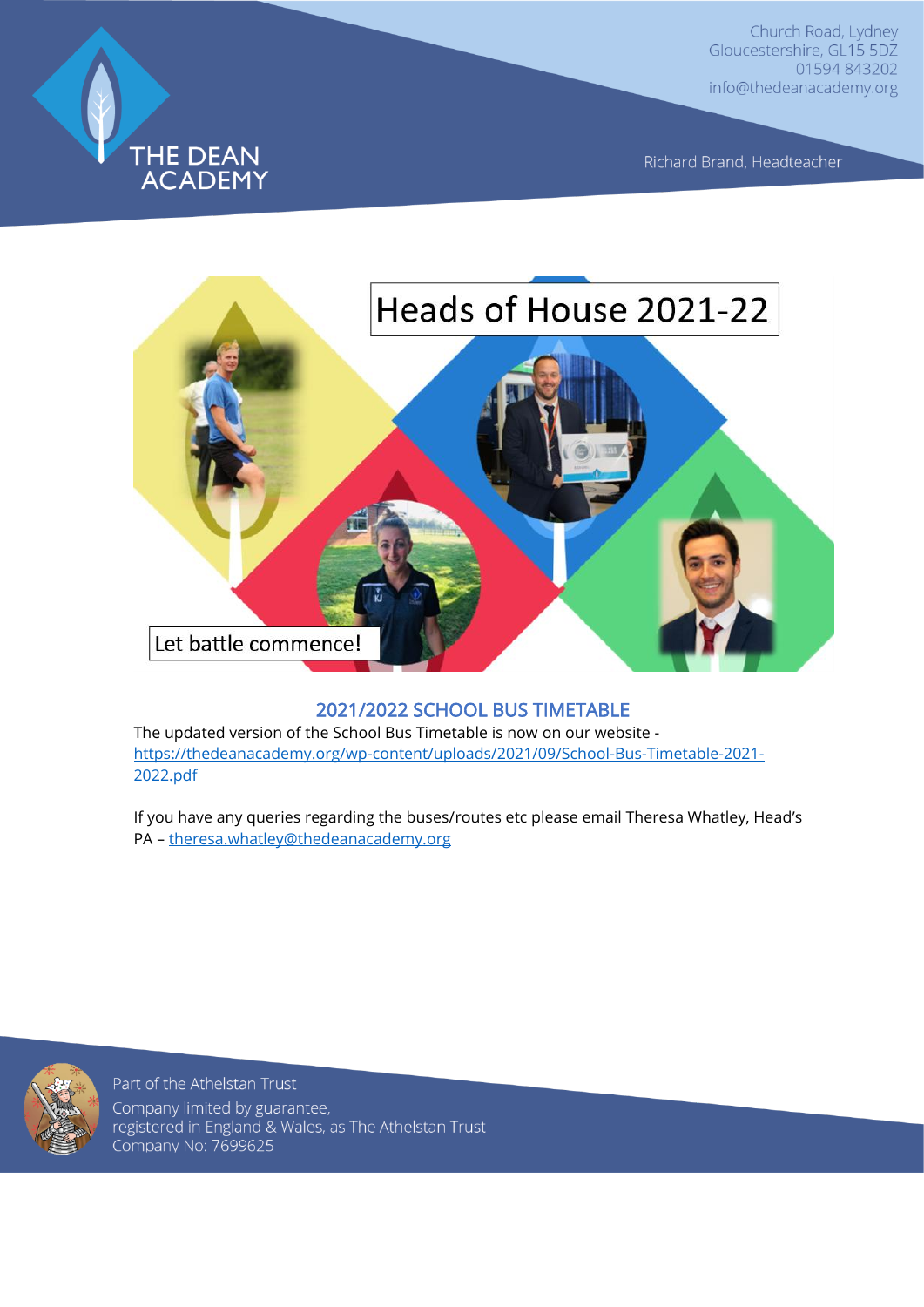

Richard Brand, Headteacher

#### Summer Photography Club entries

Here is a snapshot of some of the fabulous entries we have received from our photography summer challenge. We have enjoyed looking through the submitted photos and both Phoebe B and Amy B in Year 9 and Mrs Creed will all receive a prize shortly and their photos displayed in the school. Well done everyone.





Phoebe B in Year 9



Part of the Athelstan Trust

Company limited by guarantee, registered in England & Wales, as The Athelstan Trust Company No: 7699625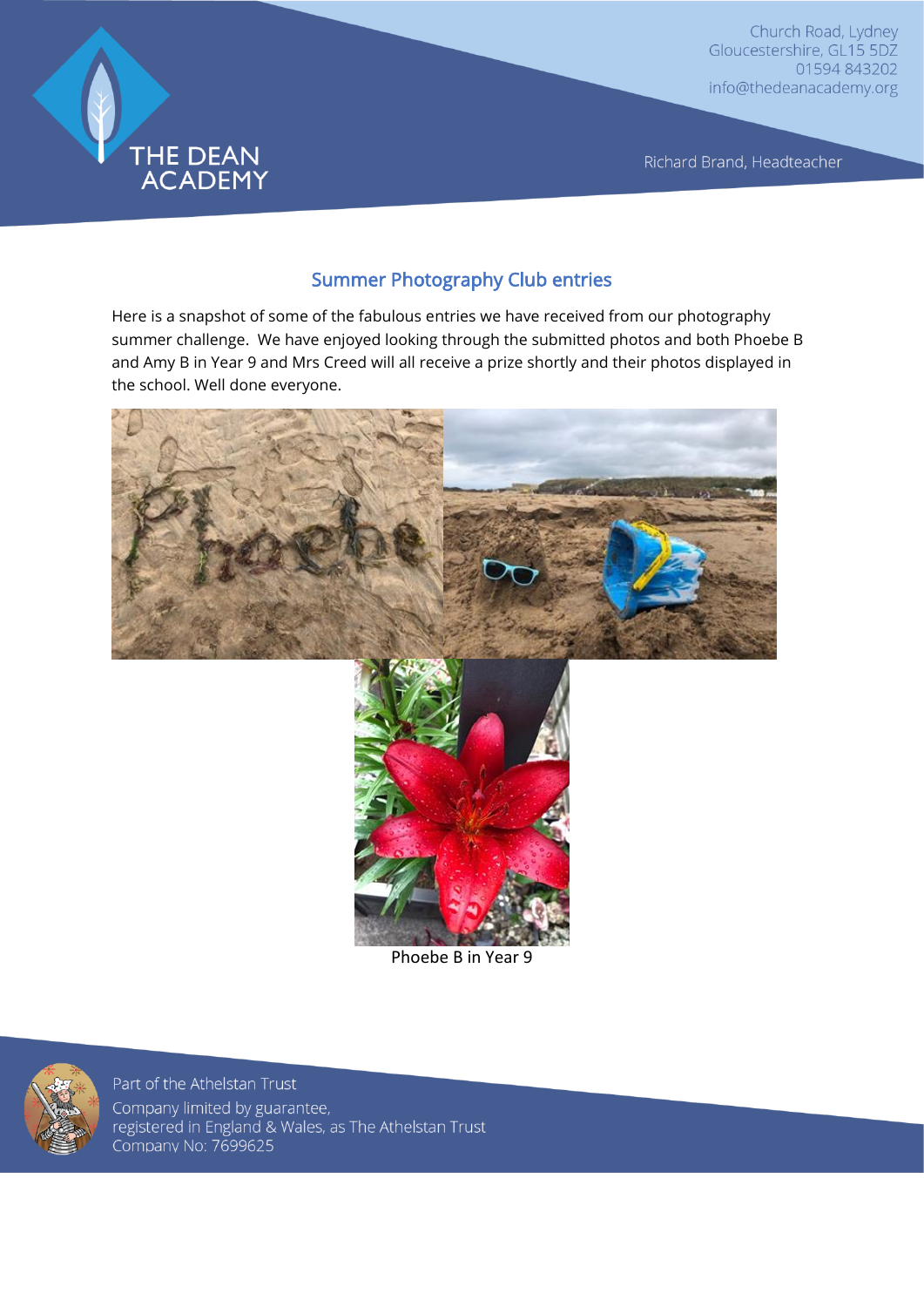

Richard Brand, Headteacher



Amy B in Year 9



Part of the Athelstan Trust Company limited by guarantee,<br>registered in England & Wales, as The Athelstan Trust<br>Company No: 7699625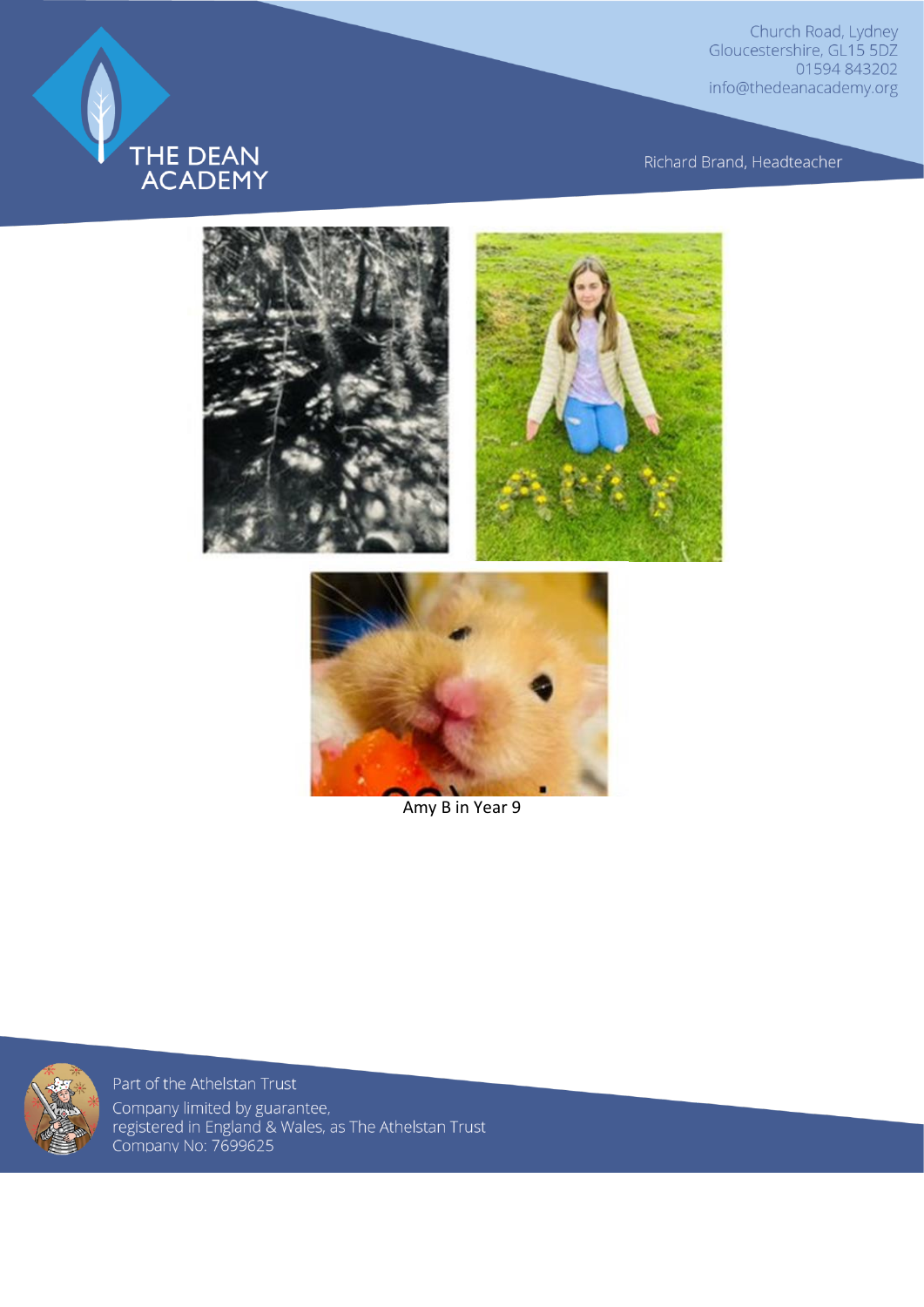

Richard Brand, Headteacher



Mrs Creed, Learning Coach



Part of the Athelstan Trust Company limited by guarantee,<br>registered in England & Wales, as The Athelstan Trust<br>Company No: 7699625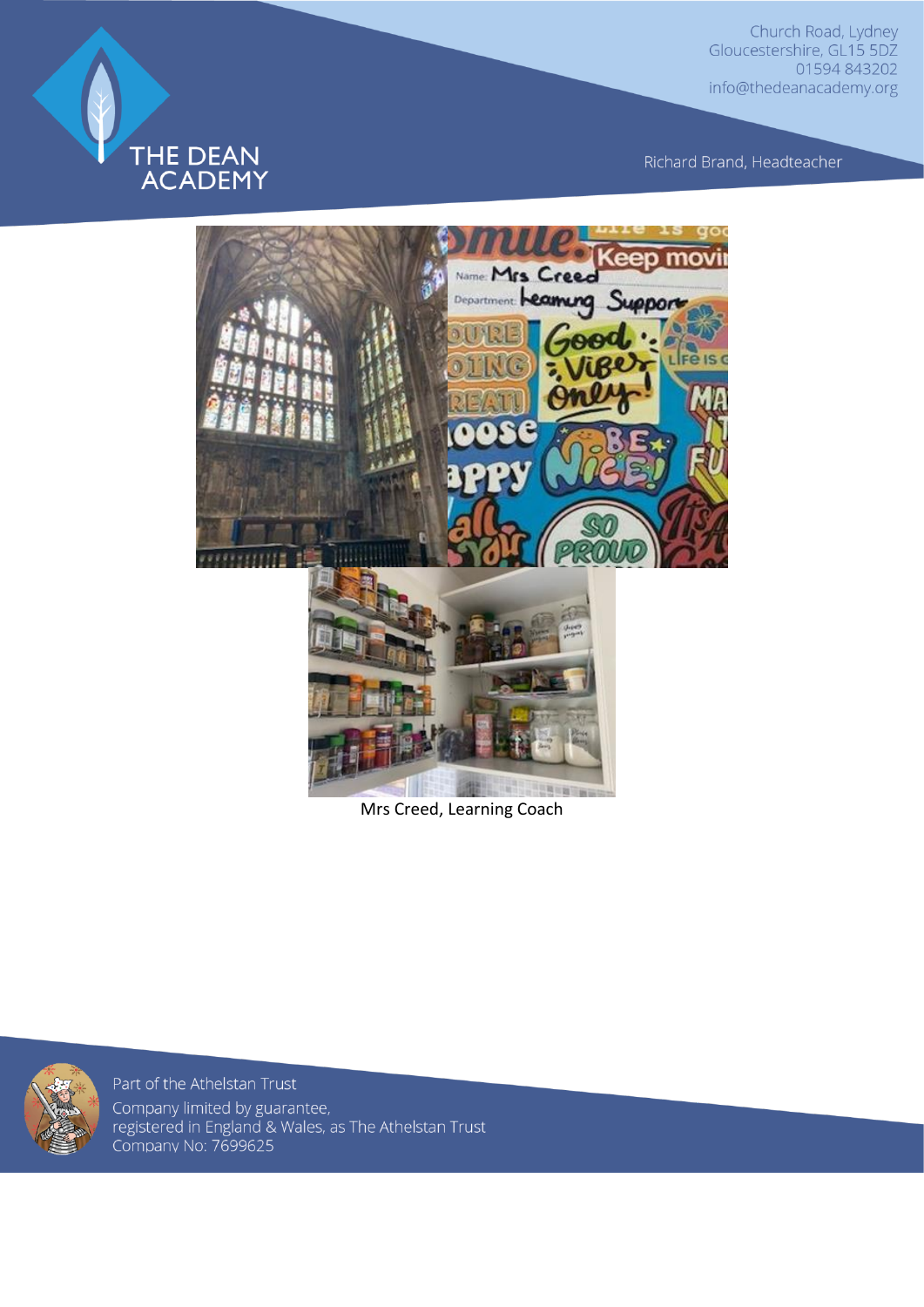

Richard Brand, Headteacher

### BRIGHT SPOTS

Top Tips from 7SDC for starting secondary school. Some really great posters and great advice! Miss Clark





Part of the Athelstan Trust Company limited by guarantee, registered in England & Wales, as The Athelstan Trust Company No: 7699625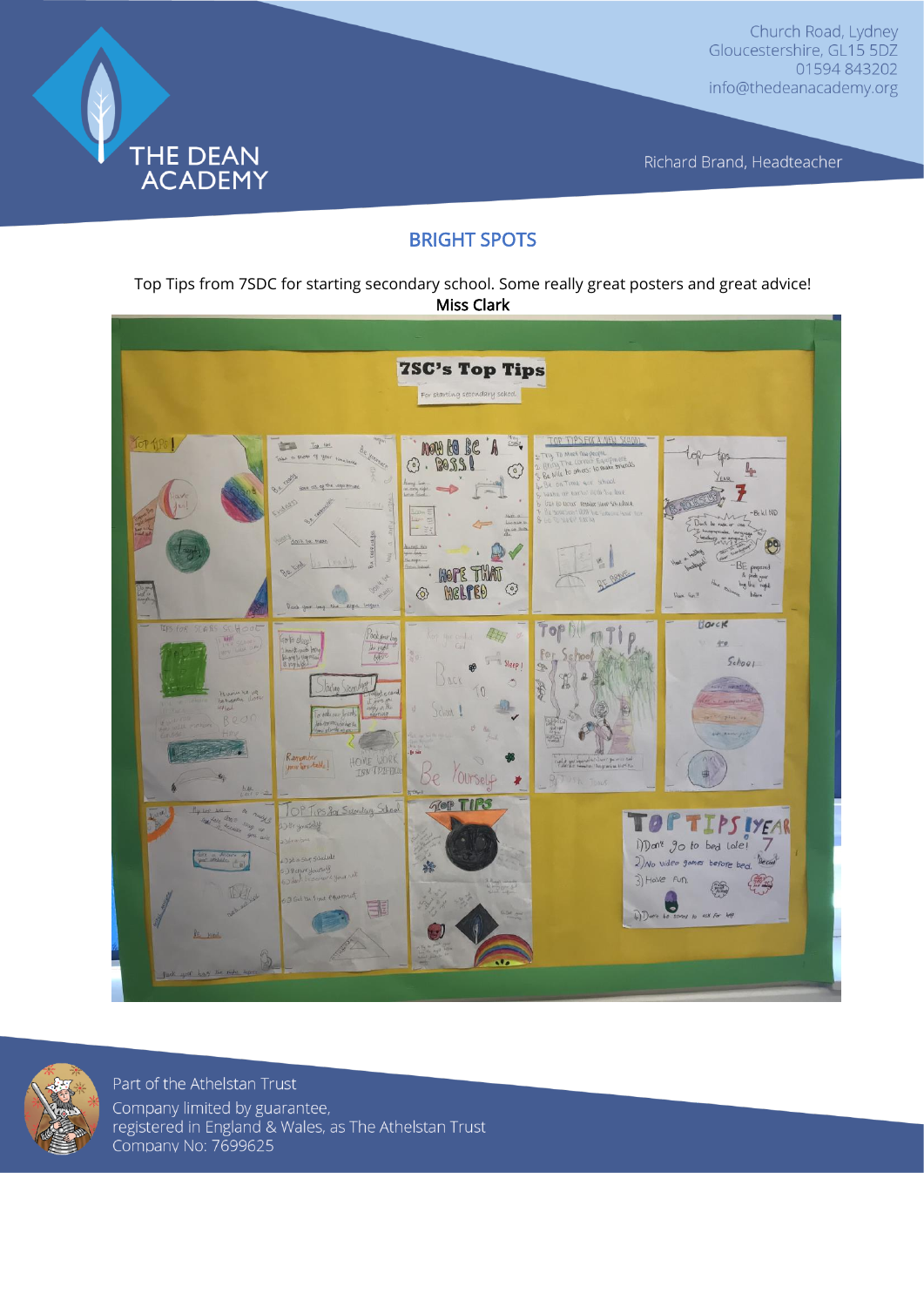

Richard Brand, Headteacher

## **TECHNOLOGY**

First week back and Hospitality and Catering students were asked to plan, cook and present a curry dish suitable for restaurant dining. Well done to Jago B, JJ and Lucas B - Mrs Gittins-Jones.





Part of the Athelstan Trust Company limited by guarantee, registered in England & Wales, as The Athelstan Trust<br>Company No: 7699625